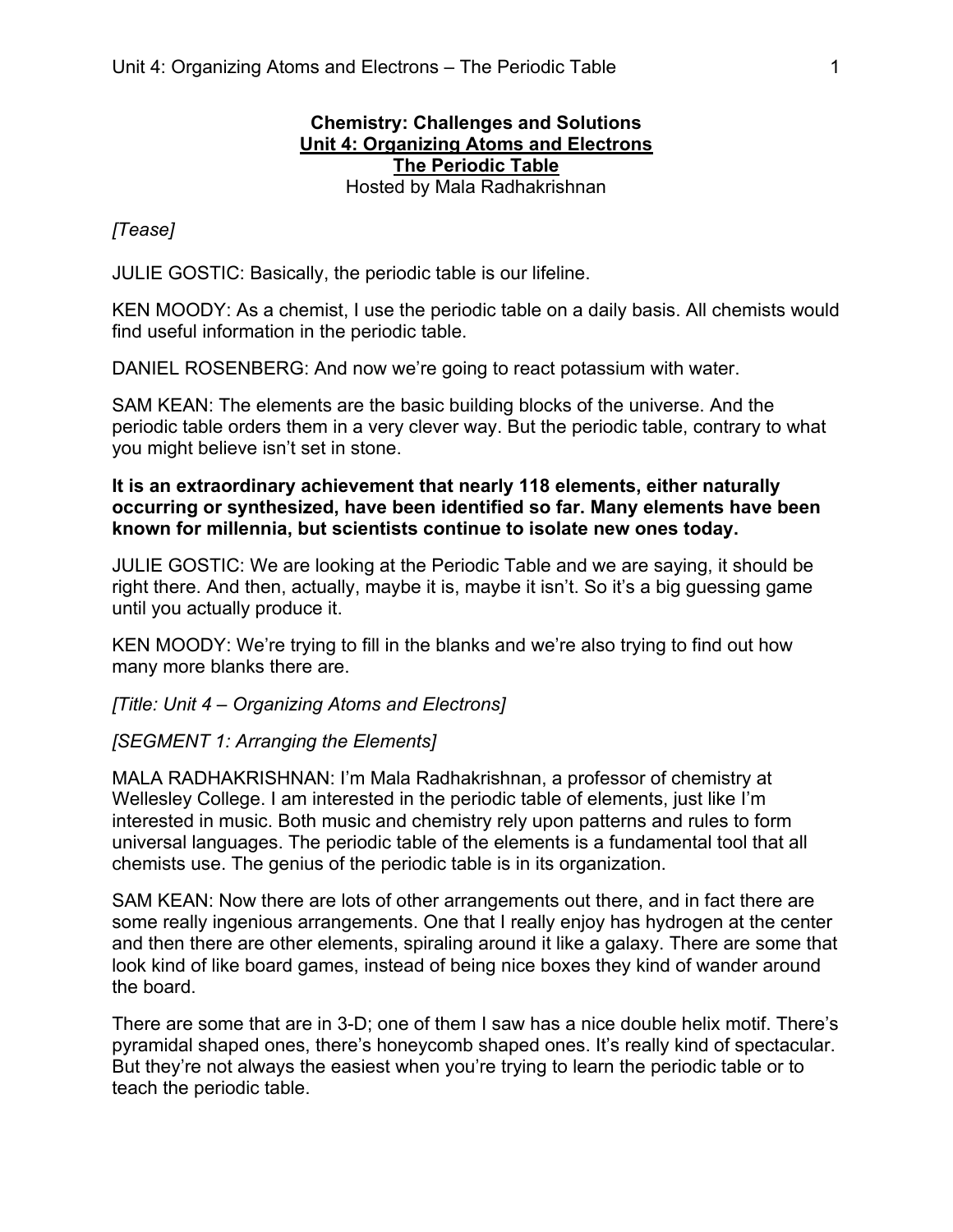MALA RADHAKRISHNAN: By 1869, a total of 63 naturally occurring elements had been discovered, just by exploring the environment. As the number of known elements grew, scientists recognized patterns in their chemical properties and began to develop classification schemes.

**Chemists in the19th century were not aware of electrons or protons. Most of their information came from measurement of atomic masses and other observed physical and chemical properties. Dmitri Mendeleev is often considered the father of the periodic table.**

**The arrangement he eventually came up with was so successful that it has endured through the discovery of dozens more elements, as well as new ways of understanding atoms that Mendeleev and his contemporaries could never have imagined.**

MALA RADHAKRISHNAN: Mendeleev arranged his periodic table according to the masses of the elements. There is a reason why his table is called a periodic table, and not just a chart of the elements. "Periodic" refers to patterns or cycles.

Each row of the table represents a pattern of chemical properties that repeats in the row beneath it. In a given column elements are all at the same point in that cycle, and therefore have similar chemical properties.

Let's take a look at the fourth row or period. Starting with potassium, which has the largest atoms in its period, atoms generally get smaller as you move across a period. Also, elements show differing levels of reactivity across a period. While potassium is very reactive, at the other end of this period is krypton, a noble gas, the least reactive element in its period. In between, the reactivities are high or low depending on which column or group the element is in.

Next, in period five, the first element is rubidium. Rubidium is the most reactive element in its period. Again, as we move across, the atoms are trending smaller in size, and the reactivities go up and down, but in the same pattern as the period above.

In this way patterns repeat in each period, resulting in similar properties within each group. In our example, the first group contains highly reactive elements including potassium and rubidium.

The last group, the Noble gases contains generally unreactive elements, including krypton and xenon.

SAM KEAN: The next big breakthrough with the periodic table came right before World War I, in England, with a man named Henry Moseley. He found that the number of protons in the nucleus corresponded exactly with an element's spot on the periodic table.

MALA RADHAKRISHNAN: Moseley arranged his periodic table according to atomic number. A few years later it was confirmed that this atomic number was based on the number of protons in each element. The atomic number, the number of an atom's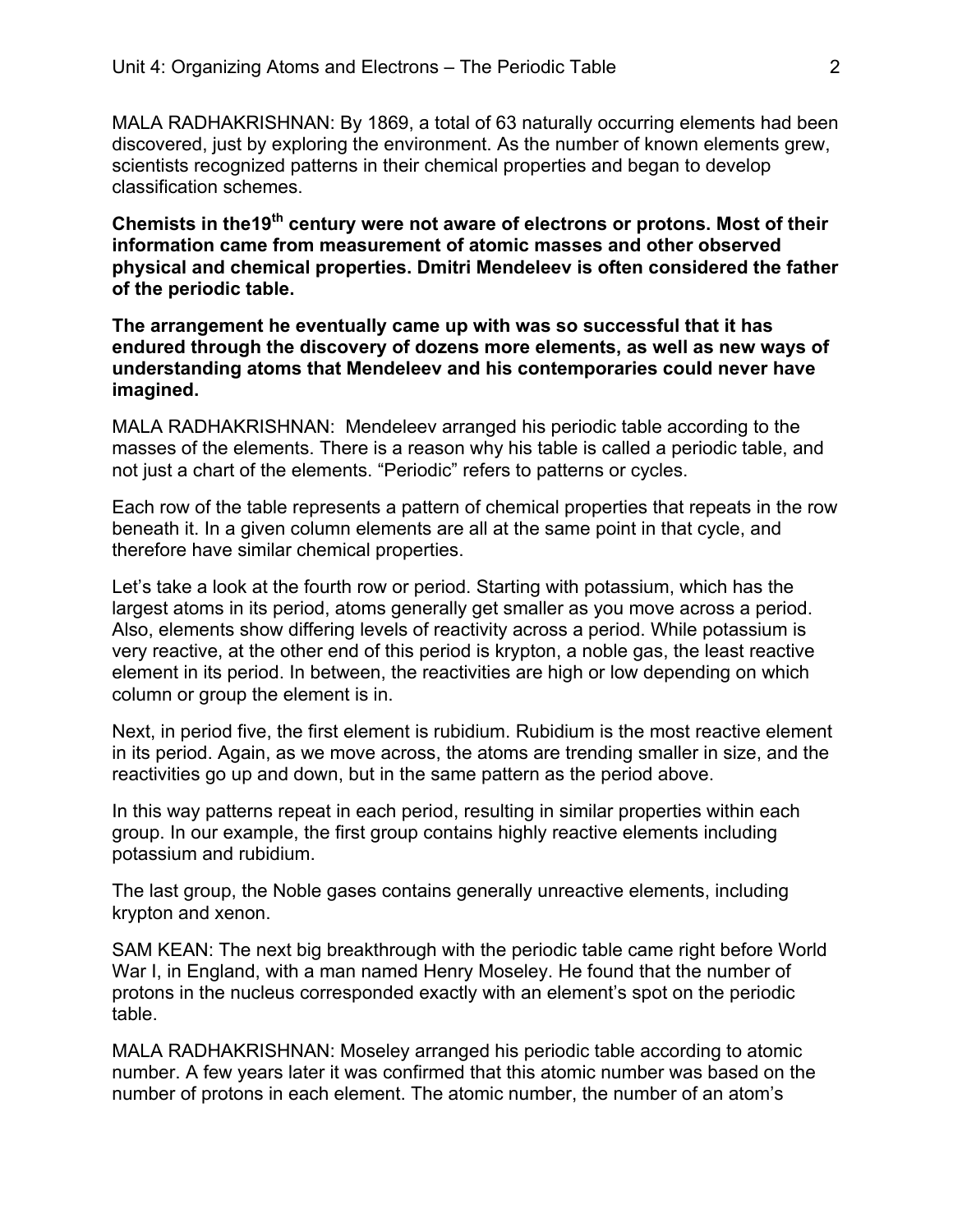protons, is how we still order the elements. Each box contains information about the atoms of one element.

Typically you will see the one or two letter atomic symbol, its atomic number, and its average atomic mass. The atomic symbol for sodium, for example, is Na, and its atomic number, its number of protons, is 11.

When we arrange the table by atomic number, it generally coincides with Mendeleev's table, which was arranged before protons were even discovered. So this suggests a link between atomic structure and observed periodic properties such as reactivity.

Reactivity is the tendency of an element to undergo chemical reaction, either by itself or with other materials, such as the air around us.

#### *[SEGMENT 2: DEMO - Periodic Trends in Reactivity]*

DANIEL ROSENBERG: Today we are going to look at periodic trends in reactivity. The first column on the left starts off with hydrogen. But hydrogen is a gas at room temperature and pressure, and so we're not going to worry about it. Rubidium, cesium and francium are also in this column. Cesium and rubidium are dangerously reactive and francium has never existed in one place in more than a miniscule amount and it's intensely radioactive.

Potassium, sodium, and lithium are the three alkali metals that we're going to look at today. You can see how quickly they react with the oxygen or with any moisture in the air.

We're going to drop them one by one into water and see how they react. For this part of the experiment safety gear includes gloves, safety glasses, a lab jacket, a metal screen over the beaker, and a fume hood.

So the first metal that we're going to react is lithium. The lithium is reacting with water, pulling apart the water, taking the hydroxide for itself, making lithium hydroxide and leaving hydrogen to bubble away. The bubbles that you see frothing away from the lithium are all hydrogen gas – a relatively calm reaction.

So now I'm going to react sodium with water. Sodium is even more reactive. It generates hydrogen and sodium hydroxide and a lot of heat. Heat ignites the hydrogen gas to the point where it explodes. That was fun!

And now we're ready to react potassium with water. Potassium is more reactive still. It burst into flame the second it touches the water and it generates hydrogen and potassium hydroxide. It reacts so quickly the potassium metal never gets hot enough to explode. So, even though it's a more reactive metal it's a little less spectacular when it reacts with water.

So we've designed this experiment carefully to use small pieces of metal in a way that we get an expected result. The lower we go in the Alkali Metal group the more reactive the metal is. The lithium fizzes, the sodium explodes, and the potassium burns away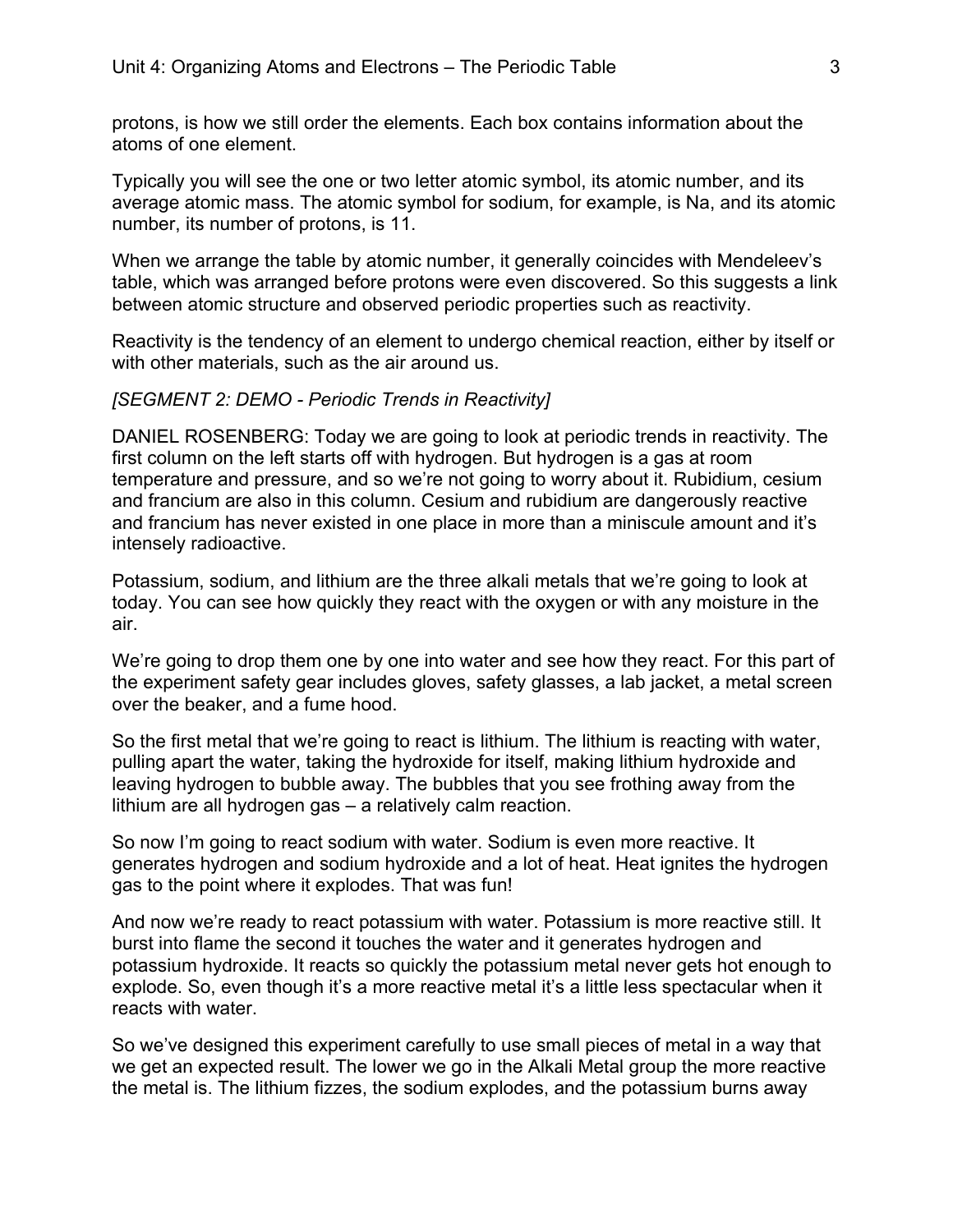before it has a chance to explode.

But what would happen if, instead of a pea-sized piece of sodium, we were to take a truckload of sodium and throw that into water. That would be interesting!

1947 NEWSREEL NARRATOR: 20,000 pounds of highly dangerous metallic sodium head for destruction in lake Lenore, Washington. A 3500-pound container of sodium hurdles into the lake and crashes through a foot of ice. As the water seeps in, smoke rises through a series of muffled explosions. The containers go up with spectacular results as water and sodium meet.

DANIEL ROSENBERG: This is not something to try at home.

### *[SEGMENT 3: Electron Configuration]*

MALA RADHAKRISHNAN: Like many other trends on the periodic table, reactivity with water is directly related to how an atom's electrons are arranged. Elements in group one, the alkali metals, have similar chemical properties because they have similar electron configurations.

Now keep in mind that what I'm about to draw is just a model to help us understand this concept, and not what an atom really looks like. Electrons in an atom are grouped into so-called "shells." Each shell can describe a specific number of electrons before it is considered full. Any more electrons must go in additional shells, likely to be found increasingly far from the nucleus.

When an atom comes into contact with another chemical species, it is only the "outermost" shell–also known as the valence shell–that will be available to interact.

Sodium has 11 electrons - two in its "first" shell, eight in its second shell, and one in its outermost, or valence shell. Because this one electron is likely to be far from the nucleus and therefore feels little attraction to the atom, sodium tends to lose this one electron when it participates in reactions. Its new valence shell–the second shell–has eight electrons in it.

All the alkali metals–lithium, sodium, potassium, and so on, have only one electron in their valence shell. The only difference is which shell is the valence shell. Because all these atoms start out with only one electron in their valence shell, they will "look" similar to each other from the perspective of a reacting partner, and will therefore react similarly with such partners. A very important observed principle is that atoms tend to gain or to lose electrons in a way that leaves them with eight electrons in their valence shell.

SAM KEAN: The motivation of an atom is to get eight electrons in its outermost energy level. That's basically, to me, half of chemistry in one sentence. The atoms are going to beg, fight, borrow, make and break alliances, do whatever they have to do to get eight electrons in their outer energy level. That's really what they're always motivated by, what they're always striving to do.

MALA RADHAKRISHNAN: The periodic table is laid out in a way that helps us to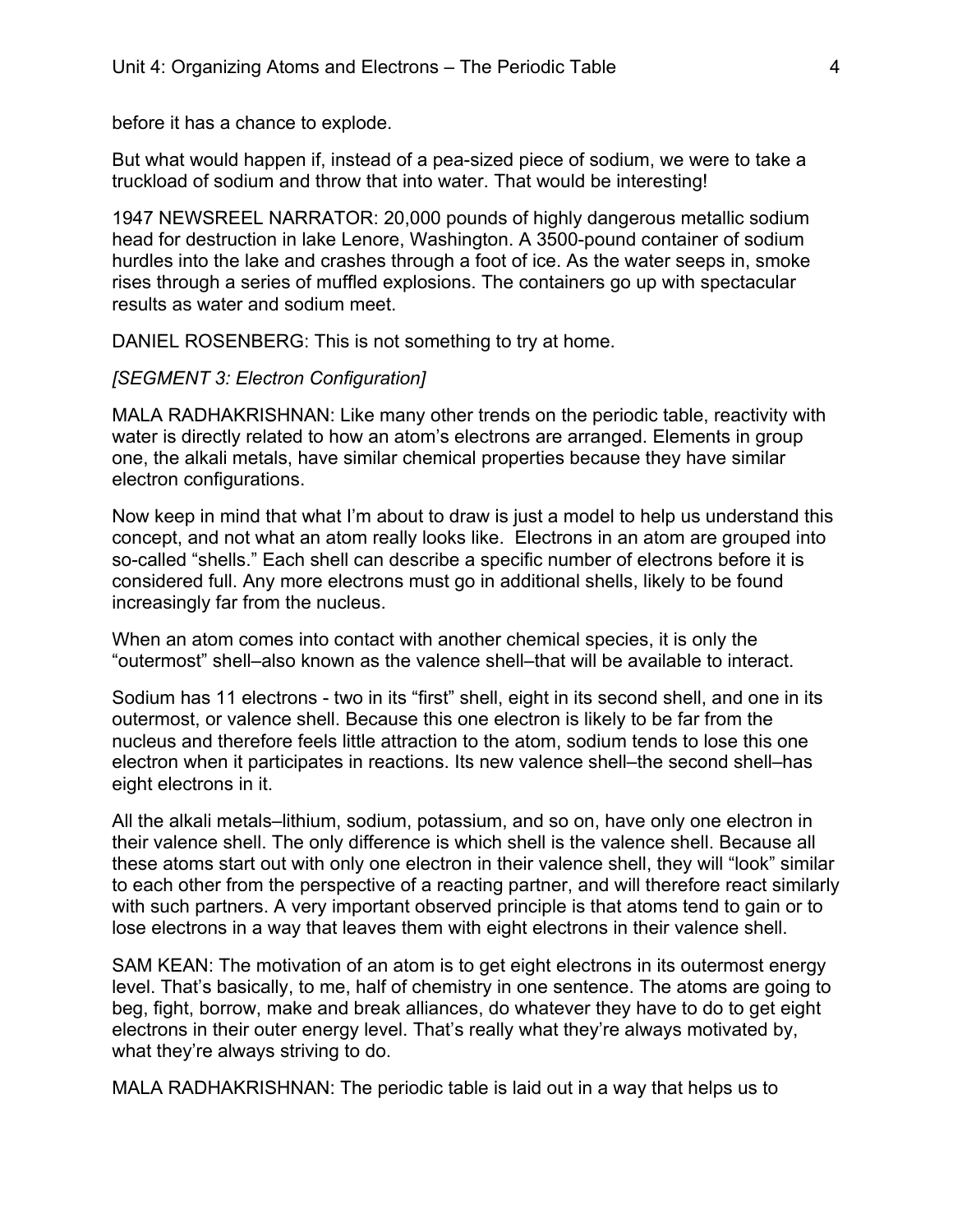understand how many electrons are in each shell of an atom.

Each row, or period, of the table contains elements with the same valence shell. For example, all elements in the third row have three shells of electrons, with the third shell being the valence shell. Elements in the same column or group of the table generally will have the same number of electrons in their valence shell, and will have similar chemical properties because of this.

Let's take a look at the Group next to the Alkali Metals, the Alkaline Earth Metals. Because they're in a different group, they have a different configuration of valence electrons. What might that tell us about the reactivity of the second group, when compared with the first?

### [*SEGMENT 4: DEMO – Reactivities of Alkaline Earth Metals*]

DANIEL ROSENBERG: So, the second column of the periodic table starts with beryllium. But beryllium is a deadly poison and we're not going to experiment with it today. We're going to look at magnesium and calcium. Magnesium metal comes in ribbon form. And I'm going to add a curly cue of magnesium metal to water.

And there's no reaction. Magnesium doesn't react with cold water. But let's see what happens when we give a little extra oomph to the water by heating it up to boiling. I've got another curly-cue of magnesium and I'm going to add it to the boiling water. All of a sudden we see fizzy bubbles coming from the magnesium ribbon. Magnesium metal, in boiling water is reacting to form hydrogen gas, which is bubbling away. And it generates magnesium hydroxide.

What can we expect from calcium, the next metal down in the alkaline earths? I'm going to drop calcium into cold water at first. And we can see right away, lots and lots of bubbles. That's hydrogen gas being formed by the reaction of calcium with water. The other product is calcium hydroxide.

Magnesium only reacts with water when it's boiling and calcium reacts with water at room temperature. And so we see that just like with the first column of the periodic table, with metals the lower we go in the periodic table the more reactive the metal is.

MALA RADHAKRISHNAN: The elements in the second group react in a similar fashion to those in the first group. But they aren't quite as reactive. By adding energy in the form of heat we increased the magnesium's reactivity. All chemical reactions are sped up by adding heat, and so now we can see the more slowly reacting magnesium fizzing in front of our eyes.

As we move further down group two, the elements don't need as much heat energy to help them react with water, because, as in group one, elements get more reactive as we move down a group.

Beyond periods and groups, the table organizes elements into blocks. These are called the s-block, the p-block, the d-block, and the f-block. The blocks reveal more about how the electrons are arranged, where they are likely to be, and which electrons are the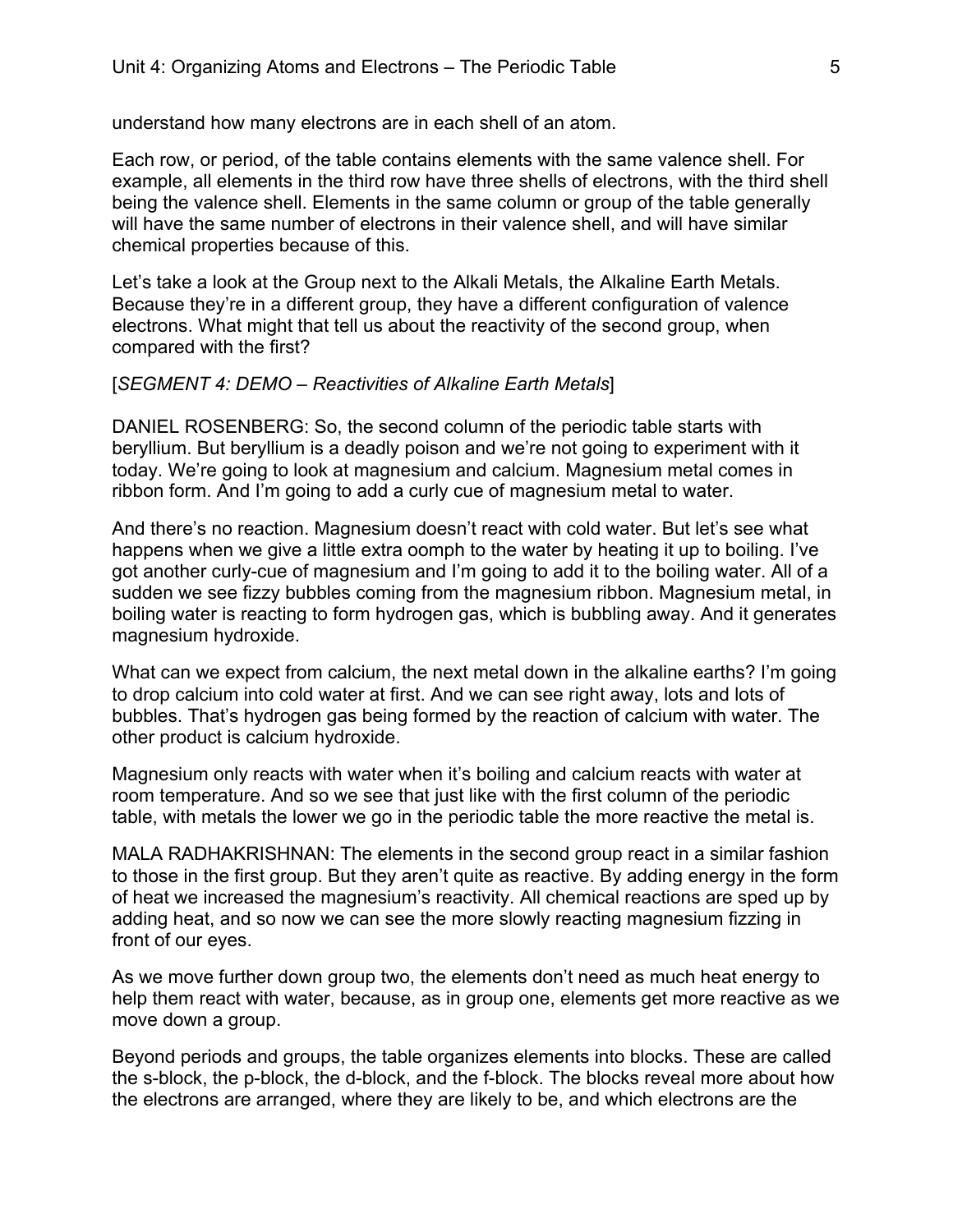valence electrons. For the first three blocks, the s, p, and d blocks, the periodic patterns are relatively easy to understand, with a key aspect being that elements within a group share very similar chemical properties.

However, for the last block, the f block, periodicity no longer follows the same predictable pattern, and as more elements were recognized some changes in the table's layout seemed to become necessary.

### *[SEGMENT 5: Seaborg's Elements]*

**During the Second World War and then as the Cold War intensified, Berkeley, California became one of the world's hotbeds of nuclear chemistry. One of the most accomplished scientists of that time, Glenn Seaborg, worked at Lawrence Berkeley National Laboratory. A pioneering member of Seaborg's team was Darleane Hoffman. Her career has centered around the capture and chemical analysis of elements with very short lives, just minutes or even seconds.**

DARLEANE HOFFMAN: One of the biggest advances in periodic tables was made in 1945 by Glenn T. Seaborg. After they'd finished developing the procedures and separations for plutonium during World War II, he thought they should go ahead and look for the next elements after plutonium.

Well, they couldn't find them because they had them placed in this series where americium should have acted like osmium. And plutonium should have acted like rhenium. Well, they didn't. So he said, "Well, maybe, maybe these things act like lanthanides or rare earths." The lanthanide series, which was already known, is up here. He came up with something called an actinide series where all of the actinides were put down here.

His friends and colleagues said: "You're crazy if you, it'll ruin your reputation if you put out anything so foolish as that." It turned out he was right and it actually made his reputation.

MALA RADHAKRISHNAN: So important was Seaborg's contribution in rearranging the periodic table that, in his lifetime, an element was named after him, element 106, Seaborgium.

SAM KEAN: Seaborg and his team, they were involved in creating element 93, 94, 95, 96, 97, on and on and on. They inked in box after box on the periodic table together and that whole team out there at Berkeley was really the greatest element-making machine the world has ever seen.

MALA RADHAKRISHNAN: Glenn Seaborg, like Mendeleev, left some blank spots in his layout of the periodic table. He placed an imagined row of elements under his actinides, which he called "Superactinides," beginning with element 122.

These elements have yet to be found in nature or synthesized in any laboratory, and scientists don't know how these so-called super-heavy elements will behave chemically. Will they form a mysterious g block, with different kinds of electron configurations?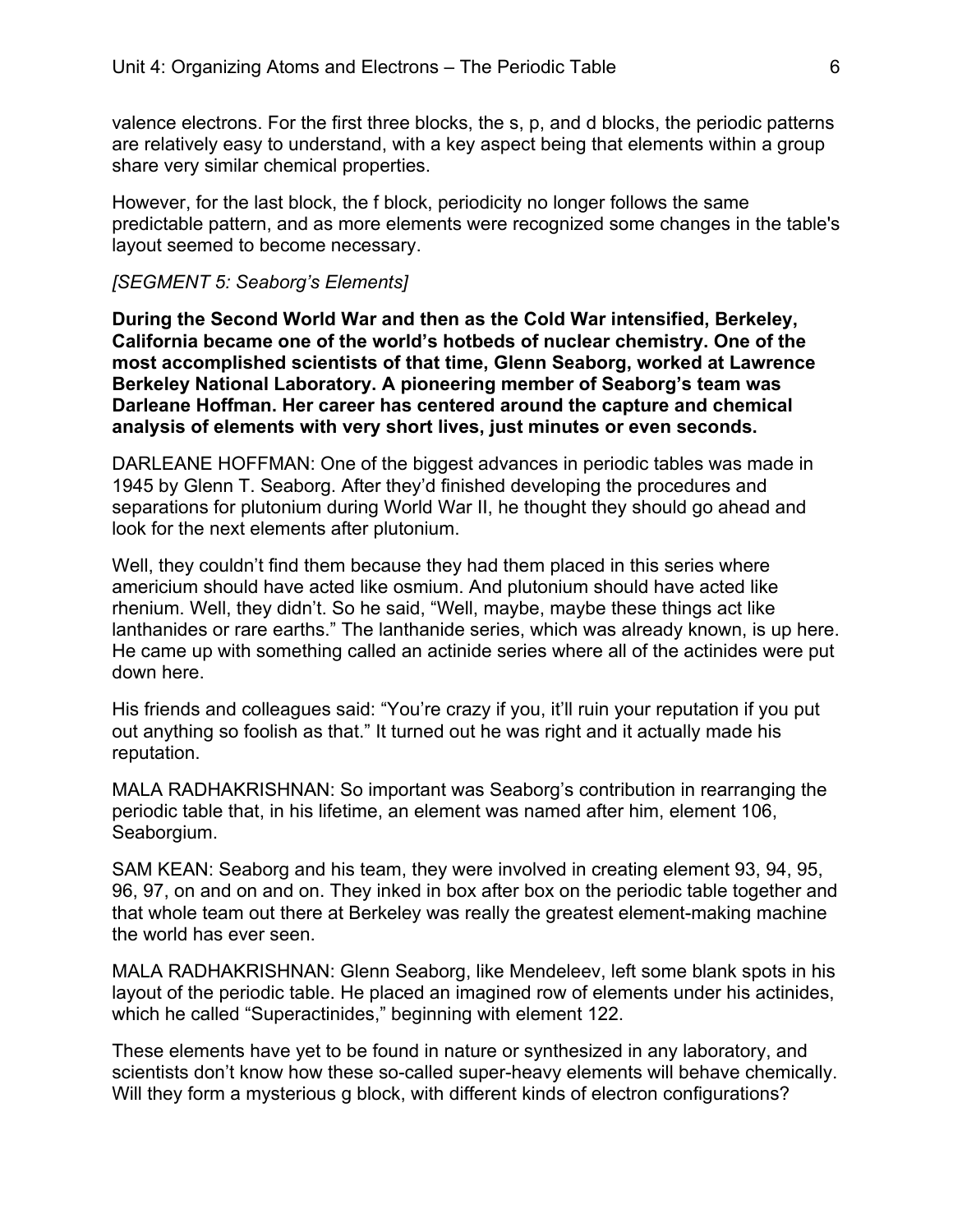We won't know the answer unless these super-heavy elements are isolated and analyzed.

*[SEGMENT 6: Synthesizing New Elements]*

JULIE GOSTIC: We need to turn it into a very uniform distribution…

MALA RADHAKRISHNAN: While most of the elements on the table were discovered in nature, nuclear chemists have synthesized nearly two-dozen additional elements. Now it may seem strange to "create" an element without knowing its properties in advance, but several such synthesized elements have eventually found a place in industry, medicine, or science.

JULIE GOSTIC: Way back when we discovered americium, we didn't know it was useful. But now it's being found in industrial standards from all over the world. There are little, tiny americium sources inside your smoke alarm.

KEN MOODY: Nuclear reactors use heavy elements as fuel. The californium that's produced at the high flux reactor at Oak Ridge, besides being a valuable research material, has very many practical applications in logging wells in oil exploration.

MALA RADHAKRISHNAN: But to start with new elements are pursued not for their practical uses, but to broaden scientific knowledge. We visited a team of scientists at Lawrence Livermore National Laboratory in California investigating super-heavy elements.

NAREK GHARIBYAN: The goal of our research group here at Lawrence Livermore National Laboratory is to participate in experiments in collaboration with groups in both in Germany and in Russia trying to produce elements at the edge of the periodic table.

JULIE GOSTIC: Usually when we talk about heavy elements we're talking about things above uranium. When we get into super-heavy elements, we're talking about the 107's through 117. That's really what we are interested in.

MALA RADHAKRISHNAN: These scientists use a multi-step process to synthesize heavy elements. First, they isolate and purify atoms of two elements they wish to use. Then they use an atomic accelerator to try to combine the nuclei of the two atoms.

In the event that the two nuclei do combine to form one large nucleus, scientists quickly run both physical and chemical tests to see if was the element that they were searching for.

KEN MOODY: The mathematics is relatively straightforward. If I want to make an element with 114 protons, I have to assemble it from reactants that have between them 114 protons. Less won't do; I have to have the 114.

So in our case, we take element 94, which is plutonium, and we irradiate it with calcium, which is element 20. 20 and 94 make 114.

NAREK GHARIBYAN: You need to follow certain procedures to produce these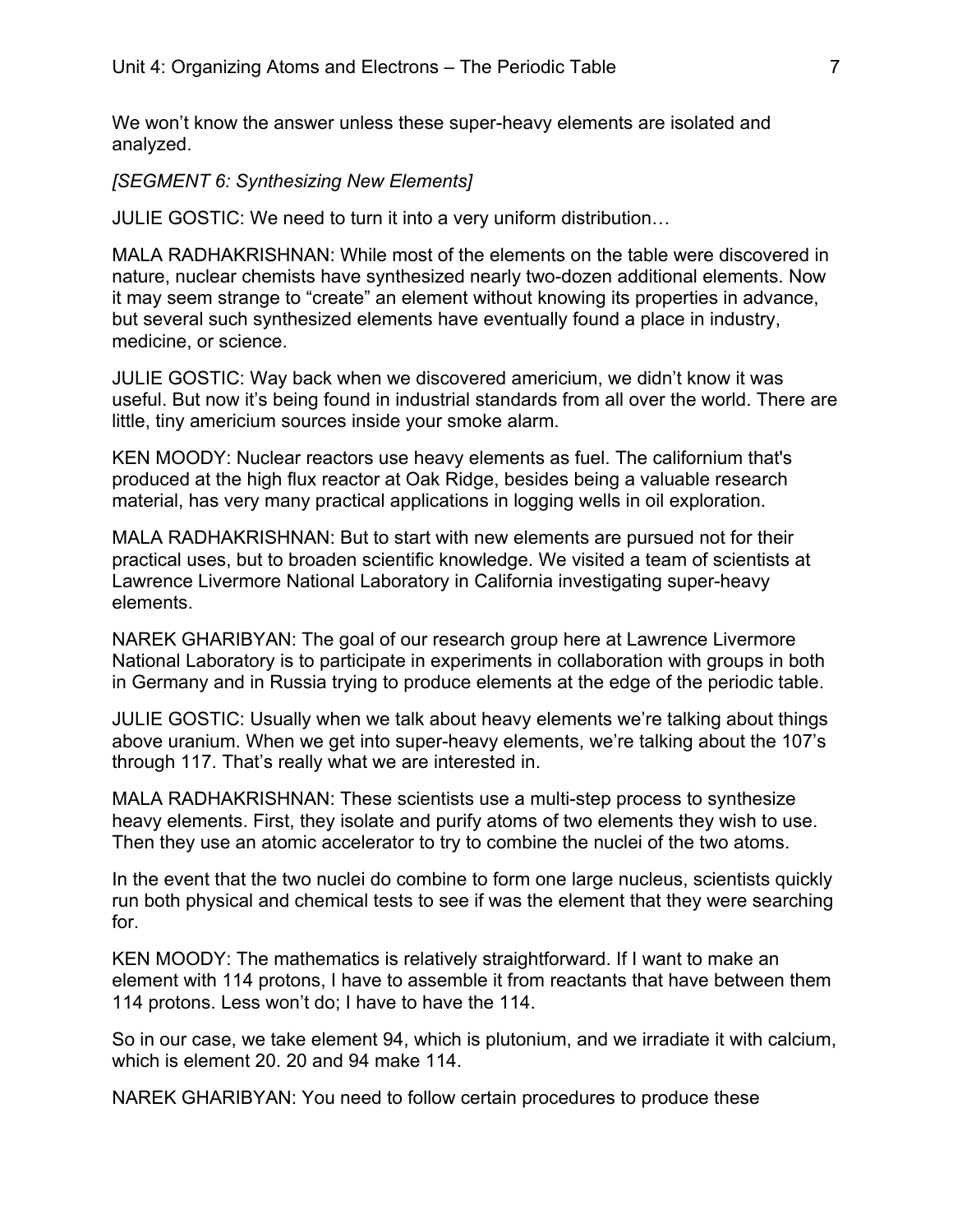elements. One of the first steps is to obtain the material to prepare a target. In order to obtain this target material, it's purified or separated from a matrix that includes other elements. After separation and purification of the material, we can use the solution that contains the material to produce a target that will be used for super-heavy element production.

JULIE GOSTIC: This system actually takes the plutonium out of solution and puts it directly on this foil in a very thin layer. Plutonium atoms are going to interact with the beam that's hitting it. The calcium ion beam will come in; hit the atoms. And they form new atoms, these heavy elements that we are interested in.

EVGENY TERESHATOV: The second part is chemical part. We have to collect all the elements of interest and separate and isolate them from the other by-products. And carry out the experiment.

MALA RADHAKRISHNAN: The challenge in investigating new elements is not only in creating them. It is also in analyzing them quickly enough.

NAREK GHARIBYAN: These elements live for a very short time, seconds to milliseconds. The nucleus that is formed is transported through a magnetic field into a detector, where we can determine what element it is.

KEN MOODY: We can't plan on when that atom is made; it could be made any time during the day. We actually have to do chemistry every couple of seconds in order to be able to have any chance of seeing the atom that we produced.

EVGENY TERESHATOV: Usually we use ion exchange separation. So we use a column that looks like a tube with resin inside.

MALA RADHAKRISHNAN: The resin traps the elements of interest, separating them from unwanted materials. Designing an automated system involves investigating what resins will specifically bind to heavy elements. In some cases the goal is to trap a single atom of interest, to compare its behavior to that of similar elements on the periodic table and to infer its chemical properties.

NAREK GHARIBYAN: We typically initially do the work with homologues, which are elements that are either in the same group on the periodic table, or are believed to have similar chemical properties to the heavy elements that we want to study.

EVGENY TERESHATOV: So if I take those homologues and inject them into the system and create the chemical procedure and show that I can separate them, then I believe that my procedure works, and then I can go to the cyclotron, see that I have super-heavy elements, prepare the same solution and inject it to the same system.

KEN MOODY: So element 114 is below lead; so if we produced short-lived lead isotopes and develop a chemistry experiment, then we can deploy that to the Dubna Laboratory or to the German laboratory and perform a chemistry experiment based on what we develop here.